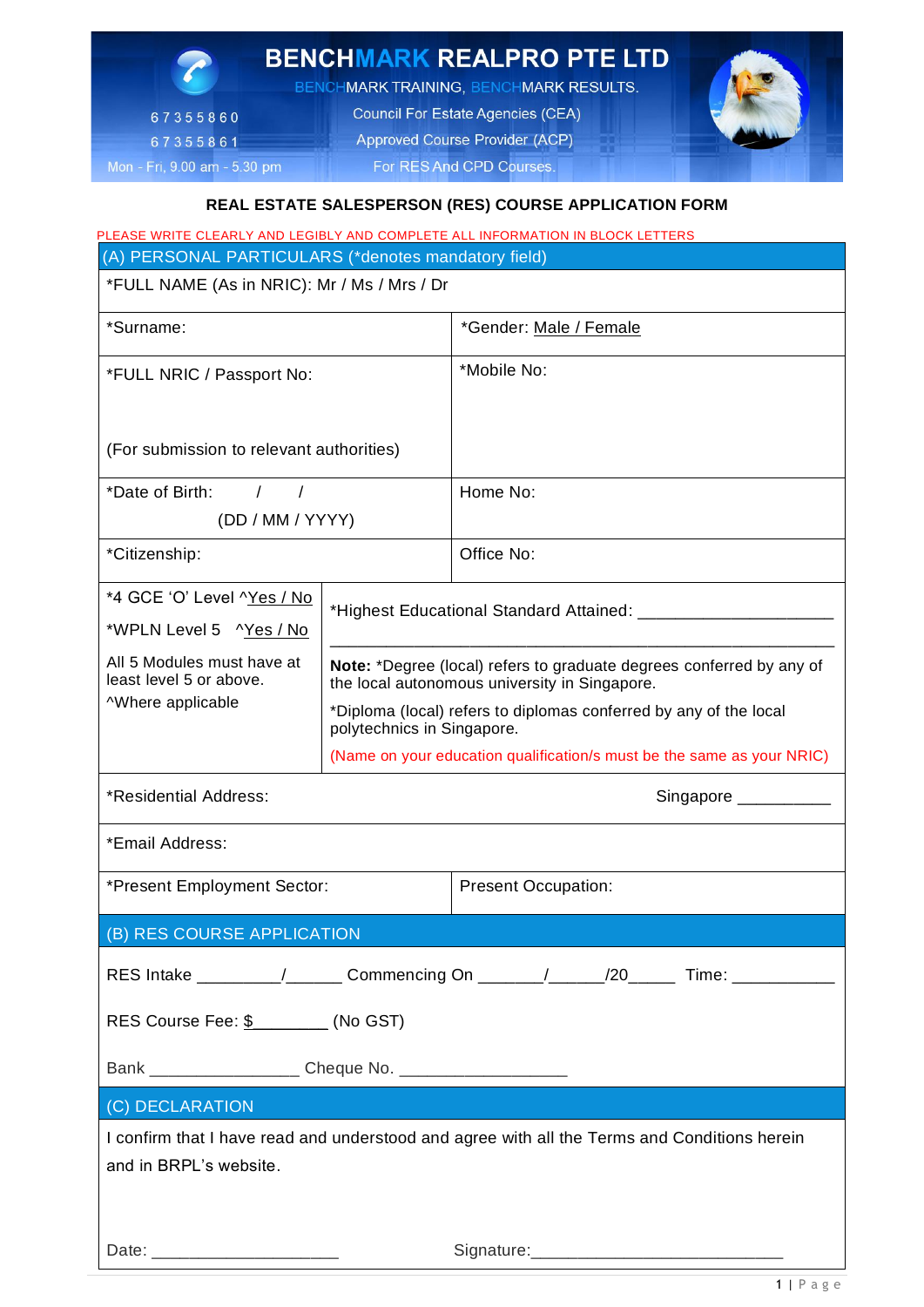| (D) FOR OFFICIAL USE        |                    |  |
|-----------------------------|--------------------|--|
| Payment Mode: (Please tick) |                    |  |
| $\Box$ CASH                 |                    |  |
| $\Box$ CHEQUE               | Bank & Cheque No.  |  |
| $\Box$ PAYPAL               | Paypal Invoice No. |  |
| □ BANK TRANSFER             |                    |  |
| BRPL OFFICIAL RECEIPT No.   |                    |  |

# 1. Admission Criteria

Important Notice: Please be informed that attending the RES Course and passing the RES Examination does not automatically qualify an individual to be a real estate salesperson. The applicant has to comply with the full registration requirements stipulated under the Estate Agents Act, which include meeting the fit & proper criteria. Please check the complete list of registration criteria on CEA's website before registering for the RES Course.

"For foreigners who wish to register with CEA as salespersons, they will need to have a valid Employment Pass (EP) issued by the Ministry of Manpower (MOM) to work in the real estate agency industry. They should consult an estate agent that is prepared to support their future registration application, who would then check with CEA. Thereafter, when they register for the RES Course, they will need to produce a letter of support from the estate agent."

To attend the RES Course and to sit for the RES Exam, candidates must be at least 21 years old and have a minimum of 4 GCE 'O' Levels passes in two (2) sittings OR Diplomas from the local Polytechnics (NP, SP, TP, RP, NYP) OR Degrees from the local Universities (NUS, SMU, NTU, SUTD) OR WSQ Workplace Literacy and Numeracy (WPLN) Level 5 and above; OR Higher NITEC Certificate OR Equivalent Certificate subject to Council for Estate Agencies (CEA's) approval.

Academic Qualification Assessment Applications

Candidates with private diplomas or foreign certifications or who do not possess 4 GCE "O" Level passes or other academic qualifications may submit to CEA for assessment.

From  $31<sup>st</sup>$  July 2021, applicants can submit their academic qualification assessment applications and make payment directly to CEA via [ACEAS](https://www.cea.gov.sg/aceas/auth/realms/aceas-prd/protocol/openid-connect/auth?client_id=aceas-prd&redirect_uri=https%3A%2F%2Fwww.cea.gov.sg%2Faceas%2Foidccallback&response_type=code&scope=openid&state=60cdadd717e046c7b7a61b06c81108a5&code_challenge=zudQTKYiIJRlTv47a7JglO3QiNvGJ2YDA-G1XWZp7DE&code_challenge_method=S256&response_mode=fragment) on CEA's website. Applicants will be able to submit their applications and supporting documents online to CEA through the ACEAS portal.

# 2. Course Registration / Payment / Fulfill Admission Criteria / No Refund

Registration is on a first-come-first-served basis. NO Reservation is permitted. Confirmation of seats will be sent via email to participants. Kindly fill the RES Enrolment Form and attach your Photocopy front and back side of IC, relevant or Highest Qualification (Name on your education qualification/s must be the same as your NRIC), full payment and send to Benchmark Realpro Pte Ltd (BRPL). BRPL reserves the right not to accept any applicant's registration when the class is packed with full capacity. In such an event, BRPL shall refund the full course fee to the applicant or the applicant may choose to attend subsequent RES intake. BRPL shall inform the applicant via email and/or post of any non-acceptance of application.

Course fees WILL NOT be refunded if you do not meet the minimum admission criteria. No cancellation is allowed once fees are paid. There WILL NOT BE any refund of fees for non-attendance or withdrawals. Registration is on a first-come-first-served basis. NO Reservation is permitted. Registration without payment will be treated as Non-Registration. Confirmation of seats will be sent via email to participants. Registration will close once we have reached full capacity.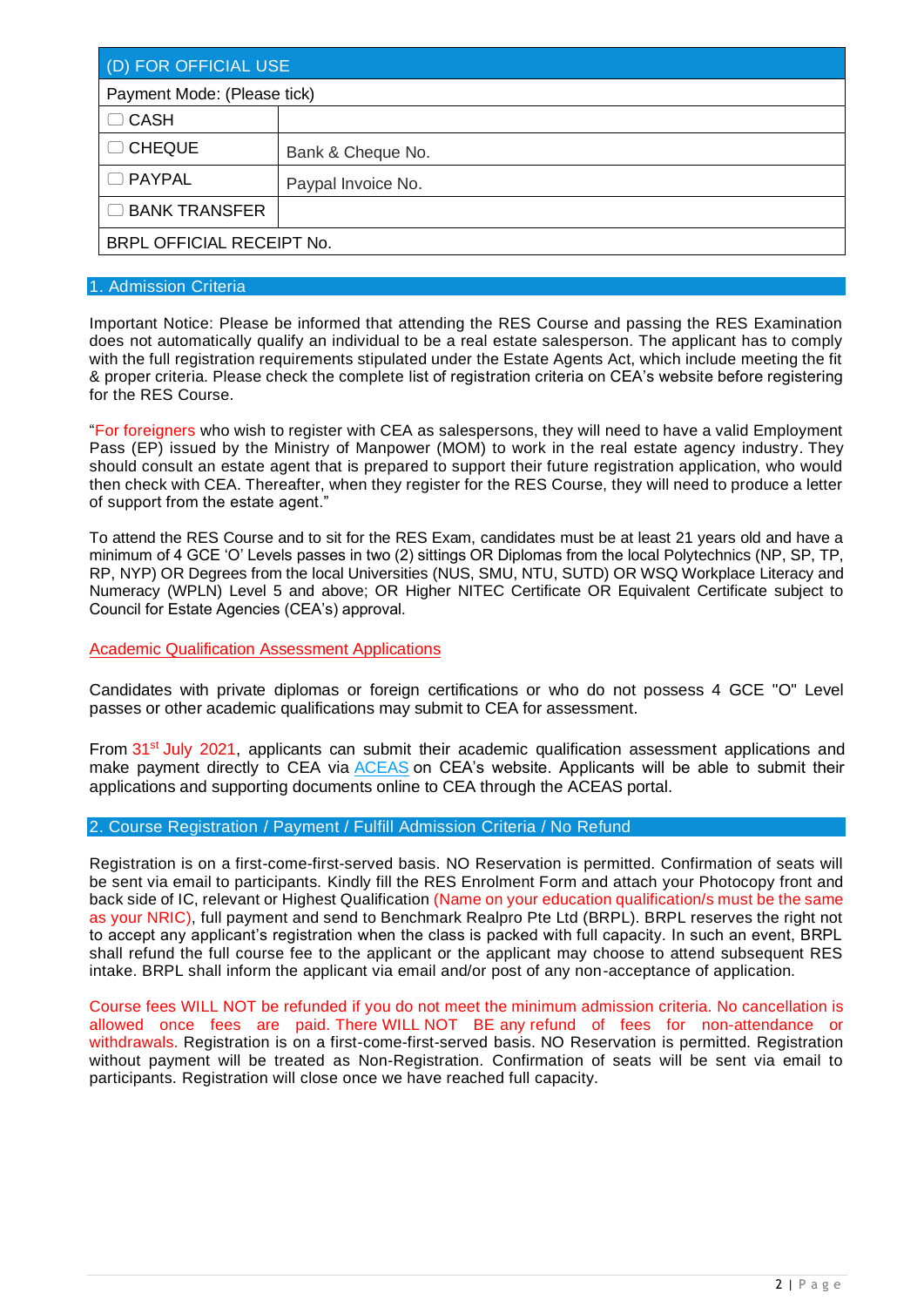### By online: Paypal

• Paypal payment is available for applications submitted online Applicants using SkillsFuture Credit must NOT make any ONLINE PAYMENT

#### By Mail: Cheque payment

• Please make cheque (for Singapore Permanent Residents and all who are not using Skillsfuture Credit) payable to **Benchmark Realpro Pte Ltd**. Please indicate your FULL NAME and NRIC NUMBER on the reverse side of the cheque. Cheque payment must be cleared prior to attending the course. In the event of a returned cheque, an additional administrative fee of \$30.00 shall be levied.

Mail Cheque, Registration Form and all relevant documents (Photocopy front and back side of IC, Photocopy Qualification Certificate) to Benchmark Realpro Pte Ltd @ 151 Chin Swee Road #03- 31 Manhattan House Singapore 169876.

#### In Person: Cash payment

Please register directly at our office. Office hours are from 9.00 am to 5.30 pm (Monday - Friday) and please avoid our lunch time from 12.30 pm to 1.30 pm. We are closed on Public Holidays, Saturdays & Sundays).

# 4. RES Certificate of Attendance

RES Certificate of Attendance will only be awarded to participants who fulfill a Minimum of 75% Attendance as follows:

- 9 lessons out of 12 lessons for 6 Days RES Crash Course (3 Weekends)
- 12 lessons out of 16 lessons for 8 Weekdays RES Crash Course (8 Weekdays)
- 9 lessons out of 12 lessons for 12 Weeknights RES Crash Course (12 Weeknights)

#### In-Person Training

For In-Person Training, signing of your attendance at the beginning and at the end of each lesson is compulsory. There will NOT be any make up classes if participants are absent for any lessons.

#### Online Training

For Online Training, every participant is to turn on his/her video camera throughout the full online sessions, showing the entire face (i.e. Show Full Face) in real-time. Time-stamped photographs or snapshots of the online course sessions will be taken, with the faces and full names of all participants clearly displayed, at the start and at the end of each session. Similarly, there will NOT be any make up classes if participants are absent for any lessons.

In accordance to CEA's regulation, Certificate of Attendance shall only be awarded at the end of the RES Course and not when the participants fulfill 75% of Attendance. Participants who do not complete the minimum 75% Attendance will not be awarded the Certificate of Attendance at the end of the RES Course.

### 5. Amendments / Course Changes

BRPL reserves the right to cancel or change or make any amendments to the course / fees / dates / timings / venue / trainers / course contents / postpone / renaming of Intake or course without any prior notice. Full refund will only be made in THE EVENT OF COURSE CANCELLATION for whatever reason/s or in whatever circumstances.

For the avoidance of doubt, postponement means "to put off or defer to a later date" regardless of change of RES Intake numbering. For example, "the RES Course has been postponed to the following month or another date / RES Intake" SHOULD NOT BE INTERPRETED AS A CANCELLATION OF THE COURSE.